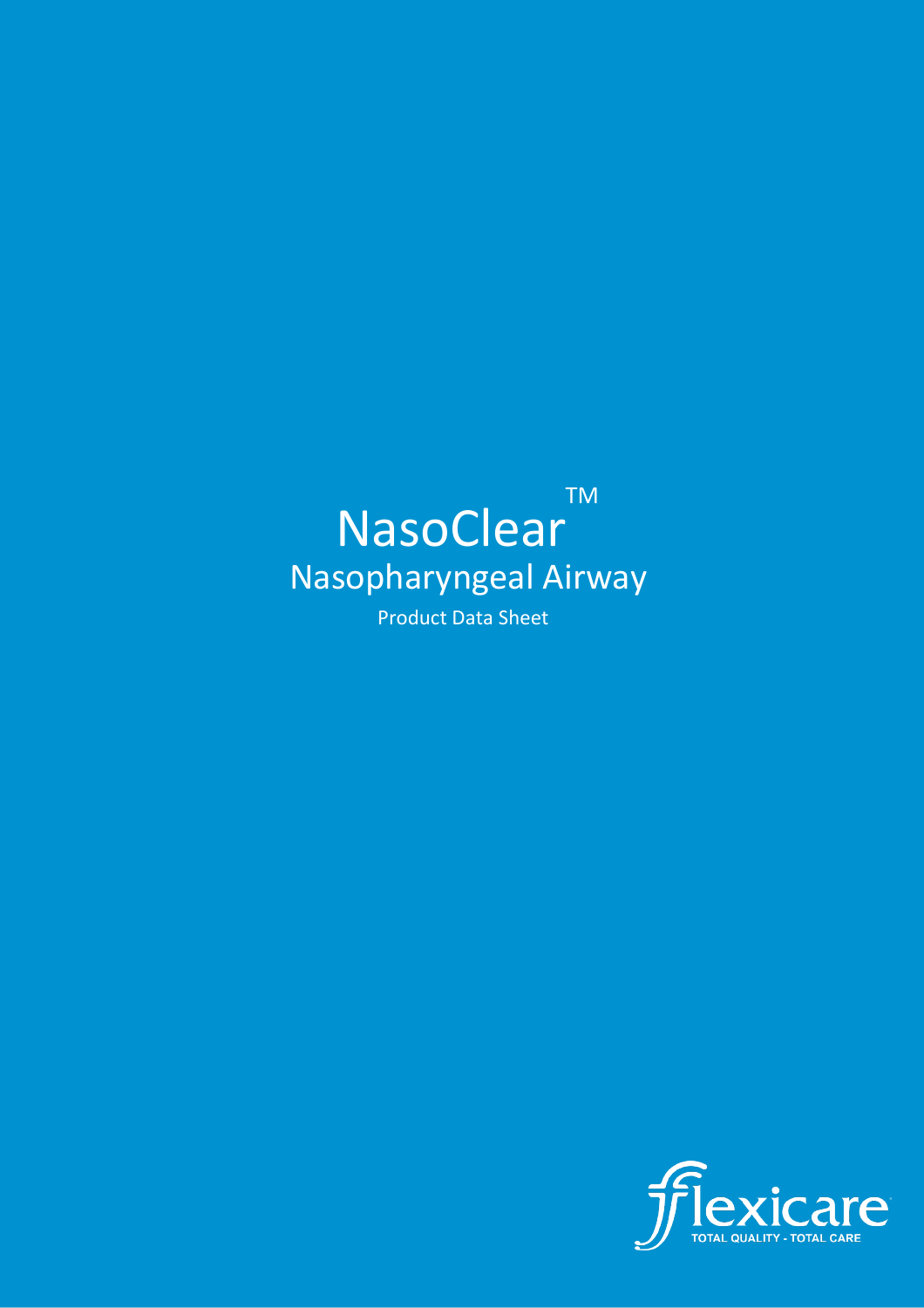# **PRODUCT**: NasoClear (Nasopharyngeal Airway)



## **DESCRIPTION / FUNCTION**

NasoClear is a nasopharyngeal airway designed to maintain the patency of a patient's airway via one of the nasal passages when access via the mouth is not possible (e.g. due to injury or other medical condition).

The NasoClear nasopharyngeal airway consists of a curved tube with a bevelled tip which aids insertion and has smooth, rounded edges to prevent membrane trauma. The flared end rests against the nostril to prevent the tube from being drawn into the nasal passage. NasoClear is constructed from clear materials to aid visual inspection of the product/lumen before use.

#### **PRECAUTIONS / WARNINGS**

- Do not use if packaging is open or damaged
- Carry out regular suctioning to ensure patency of the airway is maintained. In case of airway blockage replace the airway as required.
- It is recommended that the use of NasoClear does not exceed 30 days.
- Do not use with patients exhibiting signs or suspected fractures in the middle third of the face, or base of the skull.
- Do not use with patients suffering from cerebro-spinal fluid leaks, sepsis in the nose, vascular abnormalities of the nose or any other trauma concerning the nasal area.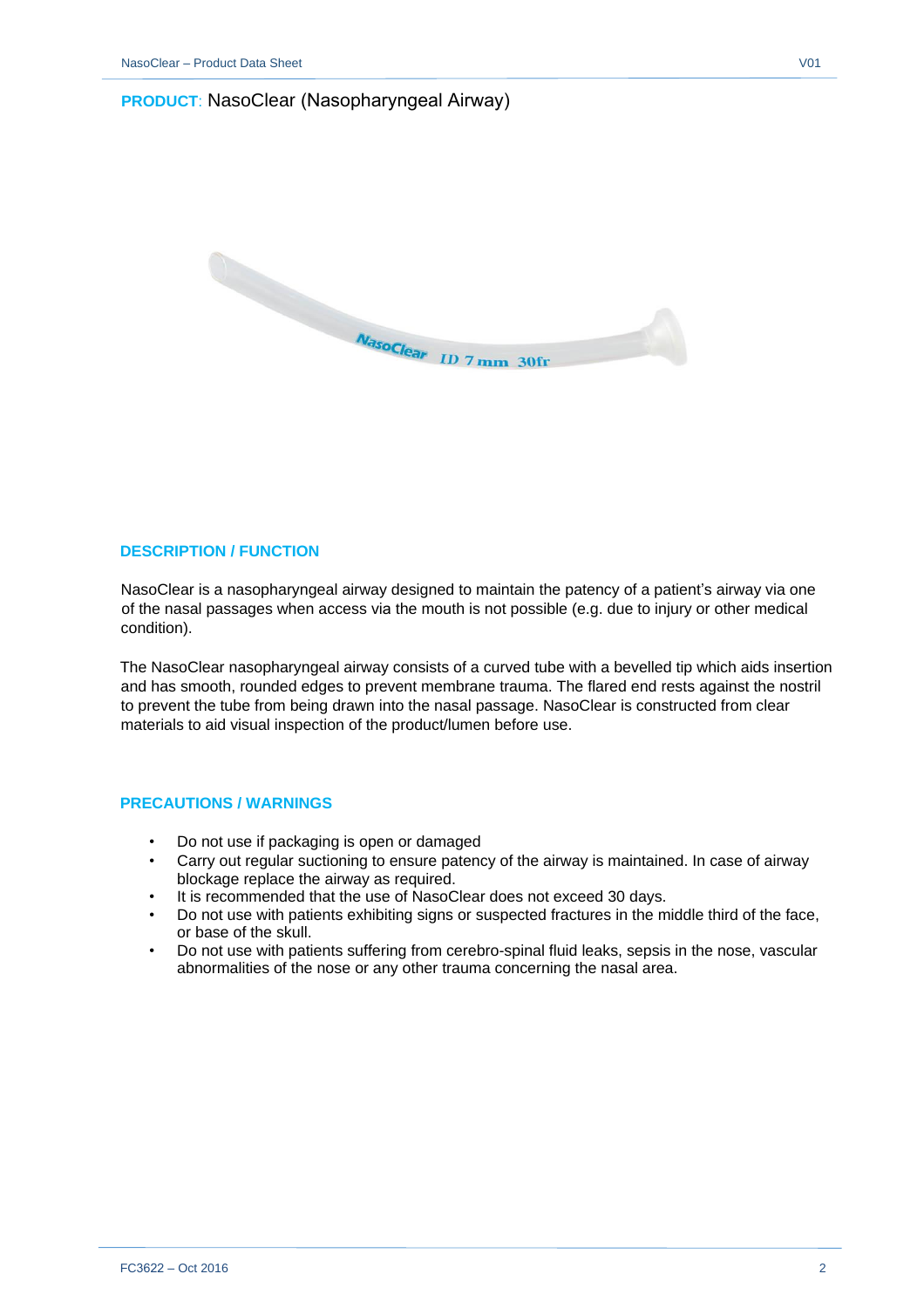- Latex free.
- Medical Grade PVC.
- Flared end and cap which prevents over insertion of the airway into the nasal passage.
- Flared end and cap prevents NasoClear from being drawn into the nasal passage, eliminating the need for any additional securing device, such as a safety pin.
- Designed to be inserted in either nostril.
- Clear construction aids visual inspection of device and lumen before inserting.
- Tube has soft, rounded shape and bevelled tip to prevent trauma.
- Tube PVC compound contains phthalate DEHP.
- Supplied sterile (Ethylene Oxide EO).

### **PRODUCT RANGE & PART NUMBERS**

| <b>Product Code</b> | <b>Description</b> | Quantity |
|---------------------|--------------------|----------|
| 038-95-004C         | NasoClear Size 4   | 10       |
| 038-95-045C         | NasoClear Size 4.5 | 10       |
| 038-95-005C         | NasoClear Size 5   | 10       |
| 038-95-055C         | NasoClear Size 5.5 | 10       |
| 038-95-006C         | NasoClear Size 6   | 10       |
| 038-95-065C         | NasoClear Size 6.5 | 10       |
| 038-95-007C         | NasoClear Size 7   | 10       |
| 038-95-075C         | NasoClear Size 7.5 | 10       |
| 038-95-008C         | NasoClear Size 8   | 10       |
| 038-95-085C         | NasoClear Size 8.5 | 10       |
| 038-95-009C         | NasoClear Size 9   | 10       |

#### **MATERIALS**

| <b>Component</b>    | <b>Material</b>                        |
|---------------------|----------------------------------------|
| End Cap             | Ethylene Vinyl Acetate (EVA)           |
| Nasopharyngeal Tube | Polyvinyl Chloride (PVC) contains DEHP |